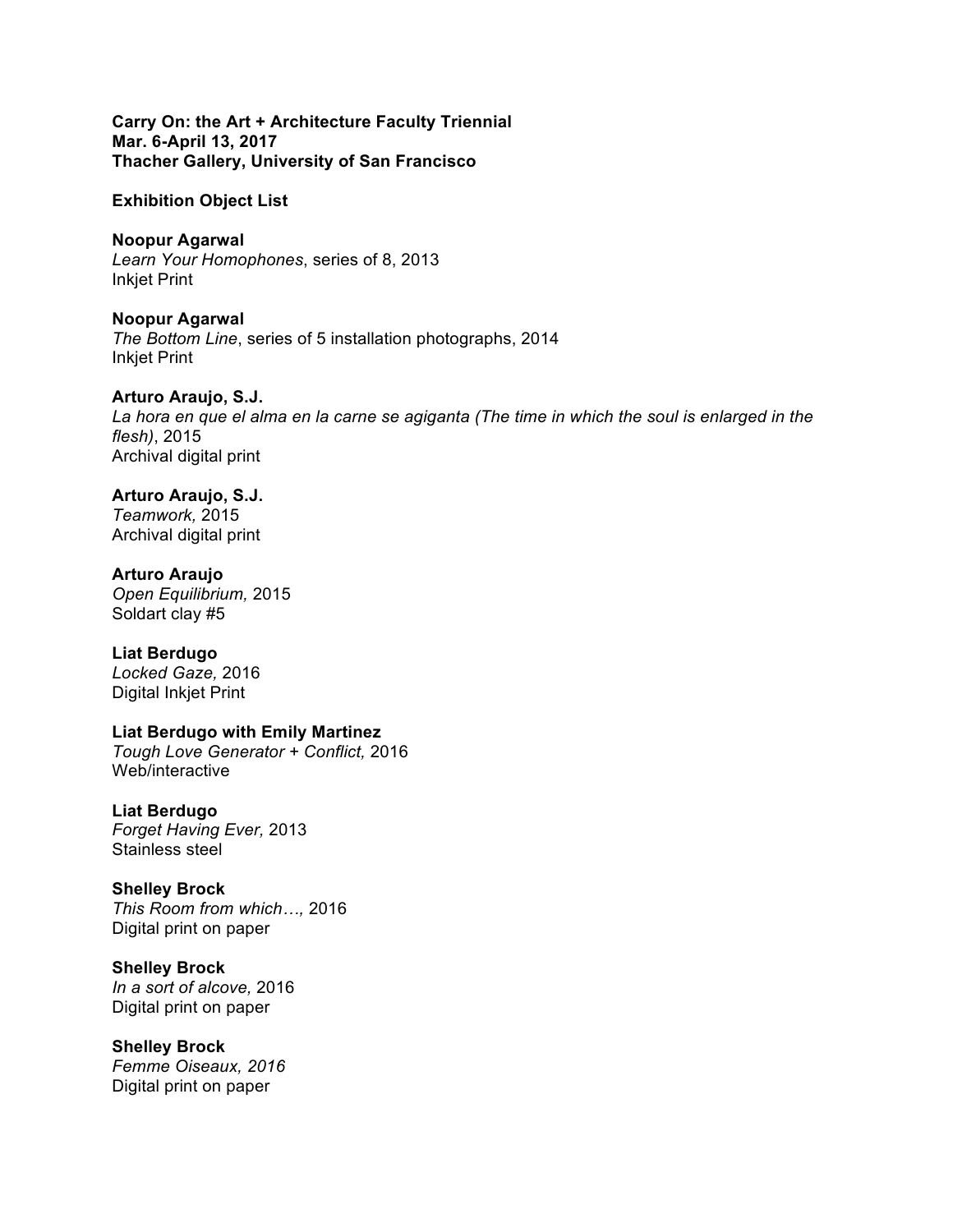**Catherine Chang** *Oakland Priority Conservation Area Planning Recommendations,* 2015 Color print

**Frank Cole** *Blue Room (Mistakes Were Made),* 2016 Acrylic on dropcloth

**Frank Cole** *Road House (Deal With the Devil),* 2016 Acrylic on canvas

**Frank Cole** *Heaven House (Sky Light),* 2016 Acrylic on canvas

**Sergio De La Torre** *La Fatica Aumenta La Distanze*, 2016 Video (1:55 minutes, continuous loop)

**Rachel Beth Egenhoefer** *Measuring Value*, 2015 Measuring tools

**Eric Hongisto** *Models for Superstruct*, 2016 Wood with metal and plexiglas

**Eric Hongisto** *Graphix 2: Bolts*, 2015 Acrylic on wood

**Max Jacobson** *Sketched of Inner Visions*, series of 9 images, 2016 Printed iPad drawing

**Sandra Kelch** *Artifacts*, 2015 Relief print, ink, gouache

**Sean Olson** *Letter to the girl I passed in Hyde Park*, 2013 Paper towels

**Sean Olson** *The monkeys that are small enough to fit inside the wall aren't strong enough to hammer*, 2011 Paper towels

**Sean Olson** We're not going to save the animals, but we'll document the hell out of them, 2010